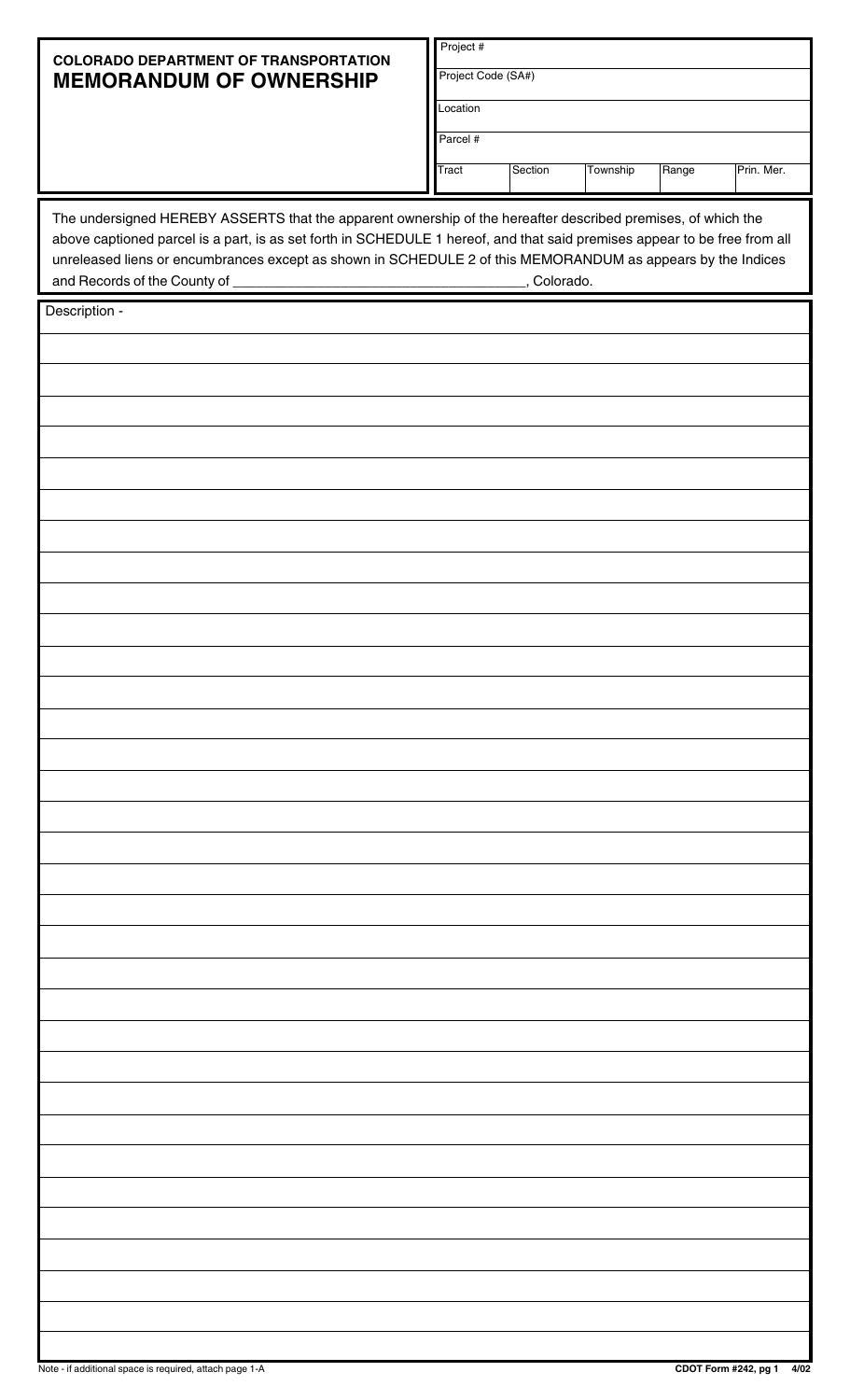## **COLORADO DEPARTMENT OF TRANSPORTATION MEMORANDUM OF OWNERSHIP**

Project #

Project Code (SA#)

| arcei |  |
|-------|--|
|       |  |

|                    | Schedule 1: Ownership                                                                                                                                                                                                                                   |         |                        |            |                |             |                     |  |
|--------------------|---------------------------------------------------------------------------------------------------------------------------------------------------------------------------------------------------------------------------------------------------------|---------|------------------------|------------|----------------|-------------|---------------------|--|
| Nature of          | Grantor                                                                                                                                                                                                                                                 | Grantee |                        | Kind of    | Dated          | Recorded    |                     |  |
| interest           |                                                                                                                                                                                                                                                         |         |                        | instrument | Date of Record | <b>Book</b> | Page                |  |
|                    |                                                                                                                                                                                                                                                         |         |                        |            |                |             |                     |  |
|                    |                                                                                                                                                                                                                                                         |         |                        |            |                |             |                     |  |
|                    |                                                                                                                                                                                                                                                         |         |                        |            |                |             |                     |  |
|                    |                                                                                                                                                                                                                                                         |         |                        |            |                |             |                     |  |
|                    |                                                                                                                                                                                                                                                         |         |                        |            |                |             |                     |  |
|                    |                                                                                                                                                                                                                                                         |         |                        |            |                |             |                     |  |
|                    |                                                                                                                                                                                                                                                         |         |                        |            |                |             |                     |  |
|                    |                                                                                                                                                                                                                                                         |         |                        |            |                |             |                     |  |
| Remarks            |                                                                                                                                                                                                                                                         |         |                        |            |                |             |                     |  |
|                    |                                                                                                                                                                                                                                                         |         |                        |            |                |             |                     |  |
|                    |                                                                                                                                                                                                                                                         |         |                        |            |                |             |                     |  |
|                    |                                                                                                                                                                                                                                                         |         |                        |            |                |             |                     |  |
|                    |                                                                                                                                                                                                                                                         |         |                        |            |                |             |                     |  |
|                    |                                                                                                                                                                                                                                                         |         |                        |            |                |             |                     |  |
|                    |                                                                                                                                                                                                                                                         |         |                        |            |                |             |                     |  |
|                    |                                                                                                                                                                                                                                                         |         |                        |            |                |             |                     |  |
| Site address:      |                                                                                                                                                                                                                                                         |         |                        |            |                |             |                     |  |
|                    | Schedule 2: Encumbrances including EASEMENTS                                                                                                                                                                                                            |         |                        |            |                |             |                     |  |
| Nature of          | Given by                                                                                                                                                                                                                                                |         | In favor of            |            | Dated          | Recorded    |                     |  |
| lien               |                                                                                                                                                                                                                                                         |         |                        |            | Date of Record | <b>Book</b> | Page                |  |
|                    |                                                                                                                                                                                                                                                         |         |                        |            |                |             |                     |  |
|                    |                                                                                                                                                                                                                                                         |         |                        |            |                |             |                     |  |
|                    |                                                                                                                                                                                                                                                         |         |                        |            |                |             |                     |  |
|                    |                                                                                                                                                                                                                                                         |         |                        |            |                |             |                     |  |
|                    |                                                                                                                                                                                                                                                         |         |                        |            |                |             |                     |  |
|                    |                                                                                                                                                                                                                                                         |         |                        |            |                |             |                     |  |
|                    |                                                                                                                                                                                                                                                         |         |                        |            |                |             |                     |  |
|                    |                                                                                                                                                                                                                                                         |         |                        |            |                |             |                     |  |
| Remarks            |                                                                                                                                                                                                                                                         |         |                        |            |                |             |                     |  |
|                    |                                                                                                                                                                                                                                                         |         |                        |            |                |             |                     |  |
|                    |                                                                                                                                                                                                                                                         |         |                        |            |                |             |                     |  |
|                    |                                                                                                                                                                                                                                                         |         |                        |            |                |             |                     |  |
|                    |                                                                                                                                                                                                                                                         |         |                        |            |                |             |                     |  |
|                    |                                                                                                                                                                                                                                                         |         |                        |            |                |             |                     |  |
|                    |                                                                                                                                                                                                                                                         |         |                        |            |                |             |                     |  |
|                    |                                                                                                                                                                                                                                                         |         |                        |            |                |             |                     |  |
|                    |                                                                                                                                                                                                                                                         |         |                        |            |                |             |                     |  |
|                    |                                                                                                                                                                                                                                                         |         |                        |            |                |             |                     |  |
|                    | Said premises are listed for Taxation in the name and address of:                                                                                                                                                                                       |         |                        |            |                |             |                     |  |
|                    |                                                                                                                                                                                                                                                         |         |                        |            |                |             |                     |  |
|                    |                                                                                                                                                                                                                                                         |         |                        |            |                |             |                     |  |
|                    | Taxes for the year 20<br>are $$$                                                                                                                                                                                                                        |         | , Tax Schedule No.(s): |            |                |             |                     |  |
|                    |                                                                                                                                                                                                                                                         |         |                        |            |                |             |                     |  |
|                    | This Memorandum is made for and at the instance of THE COLORADO DEPARTMENT OF TRANSPORTATION, STATE                                                                                                                                                     |         |                        |            |                |             |                     |  |
|                    | OF COLORADO for its sole use in determining the proper parties in interest for the acquisition of a part or all of the above                                                                                                                            |         |                        |            |                |             |                     |  |
|                    | described premises, and is NOT to be considered an Opinion of Title. The undersigned assumes no responsibility for the<br>information herein contained beyond the statutory liability of a Licensed Abstractor under the laws of the State of Colorado. |         |                        |            |                |             |                     |  |
| <b>Executed at</b> |                                                                                                                                                                                                                                                         |         | County of              |            |                |             |                     |  |
|                    |                                                                                                                                                                                                                                                         |         |                        |            |                |             | , Colorado          |  |
| This               | of<br>Day                                                                                                                                                                                                                                               |         |                        | at         | o'clock        |             | $\Box$ am $\Box$ pm |  |
|                    |                                                                                                                                                                                                                                                         |         | A.D., 20               |            |                |             |                     |  |
|                    |                                                                                                                                                                                                                                                         |         |                        |            |                |             |                     |  |
|                    |                                                                                                                                                                                                                                                         | By      |                        |            |                |             |                     |  |